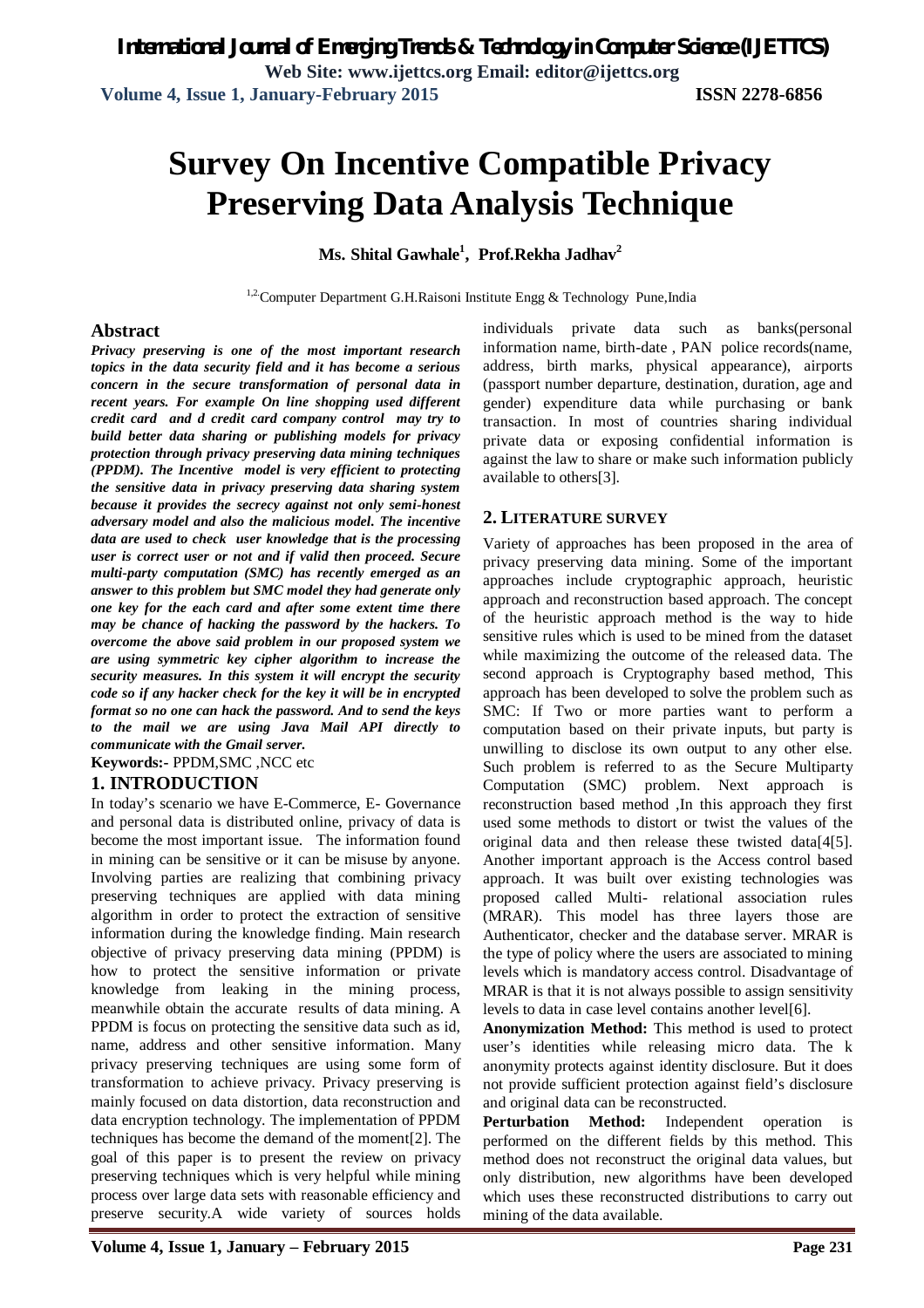## **Volume 4, Issue 1, January-February 2015 ISSN 2278-6856**

**Randomized Response Method:** This is very simple technique which can be easily implemented at the time of data collection. It is useful technique for hiding individual data in PPDM. This method results in high information loss. It is not suitable for multiple attribute databases.





There are various techniques for privacy preserving data mining.

Privacy preserving techniques can be classified based on following characteristics:

- Data Mining Scenario
- Data Mining Tasks
- Data Distribution
- Data Types
- Privacy Definition
- Protection Method

## **We describe these classifications characteristics as follows:**

- 1) **Data Mining Scenario**: There are basically two major data mining scenario present. In the first one organization release their data sets for data mining and allowing unrestricted access to it. Data modification is used to achieve the privacy in this scenario. In the second one organization do not release their data sets but still allow data mining tasks. Cryptographic techniques are basically used for privacy preserving[7].
- 2) **Data Mining Task:** Data set contains various patterns. These patterns are taken out through different types of data mining tasks like classification, association rule mining, outlier analysis, clustering and evolution analysis [8]. Basically, all privacy preserving techniques should maintain data quality to support all possible data mining tasks and statistical analysis but it usually maintain data quality to support only a group of data mining tasks. Basis on that task we categorize the privacy preserving techniques.
- 3) **Data Distribution**: Data sets used for data mining can be either distributed or centralized. It is not depending on the physical location where data is stored but to the availability/ownership of data. The centralized data set is owned by a single party. It is either available at computational site or it can be sent to the site. However, distributed data set is shared between two or more parties which do not necessarily trust each other private data but interested to perform data mining on joint data. The data set can be heterogeneous means vertically partitioned where each party owns the same set of attributes but different subset of attributes. Alternatively

it can be homogeneous means horizontally partitioned where each party owns the same set of attributes but different subset of records. In Fig. 2 we shows the classification based on distribution.



**Fig 2** Classification of Different Dataset Based on Distribution

**1) Data Types:** There are basically two attributes in data set: Numerical and Categorical. Boolean data are the special case of categorical data which takes two possible values 0 and 1. Categorical values lack natural ordering in them. This is the basic difference between categorical and numerical values and its force the privacy preservation technique to take different approaches for them.

**2) Privacy Definition:** The definitions of privacy are different in different context. In some scenario individuals data values are private, whereas in other scenario certain association or classification rules are private.. Depend on the privacy definition we work on different privacy preserving techniques.

**3) Protection Methods:** Privacy in data mining is protected through different methods such as data modification and secure multiparty computation (SMC). On the basis of protection method we can also categorize the privacy preserving techniques. The classification is shown in Fig. 3.





## **A.Data Modification**

Existing privacy preserving techniques method for centralized databases can be categorized in three main groups based on the approaches they take, such as query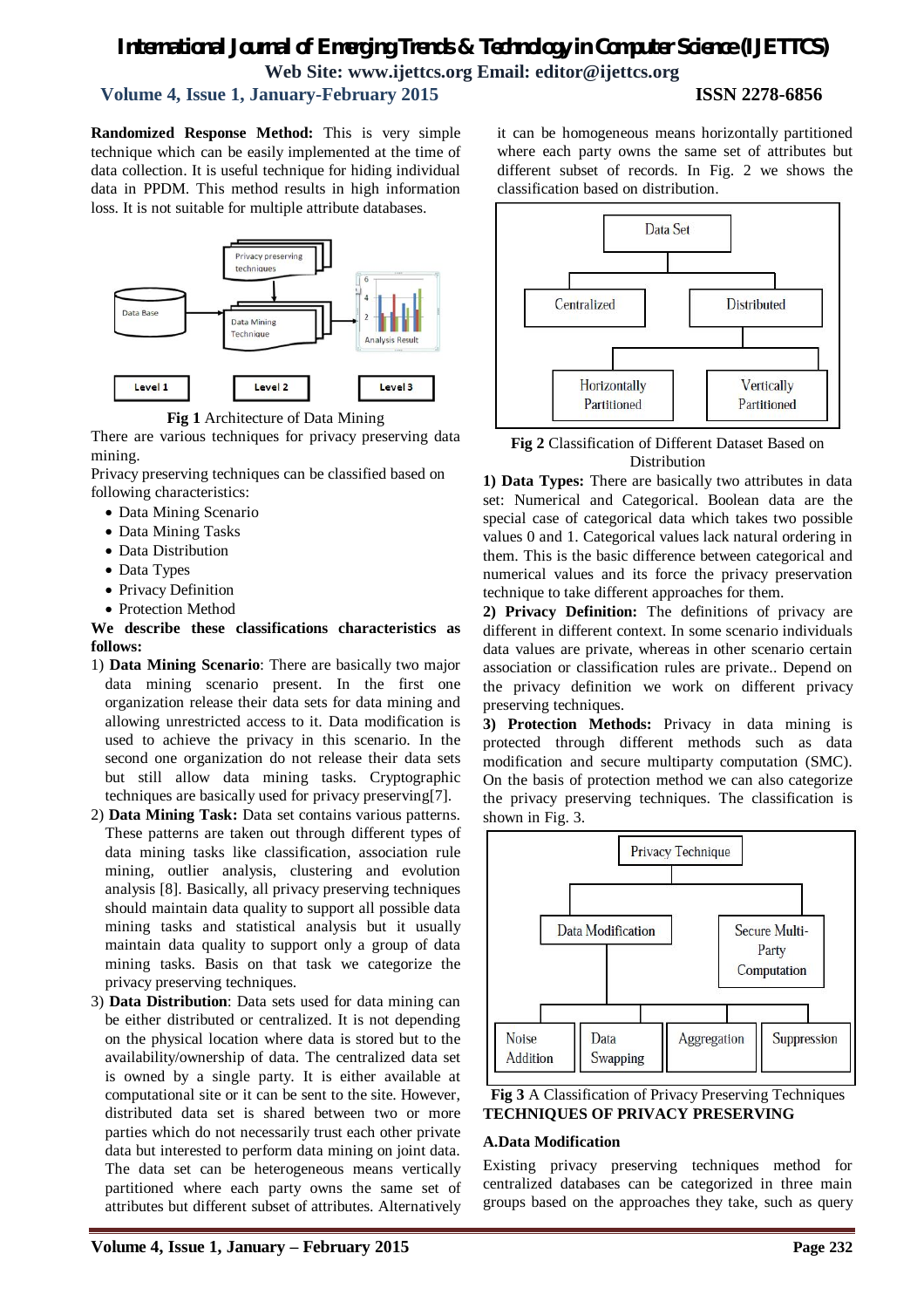## **Volume 4, Issue 1, January-February 2015 ISSN 2278-6856**

restriction, output perturbation and data modification [7]. From all these techniques data modification is a straightforward technique to

implement. In data modification before the release of a dataset for various data mining tasks and analysis, it modifies the data set for protection of individual privacy while the quality of released data remains high. After this modification of the data we can use any off the shelf software such as See to manage or analyze the data. It's not with the case of query restriction and output perturbation. The simplicity of this technique made it attractive and widely used in the context of statistical database in data mining. There are number of ways of doing data modification such as suppression, swapping, aggregation and noise addition. The basic idea of these techniques is given below[9].

**1. Data Swapping**: Data swapping technique were first introduced by Dalenius and Reiss in 1982, for categorical values modification in the context of secure statistical databases [10]. The main idea of the method was it keeps all original value in the data set, while at the same time makes the record re-identification very complex. This method actually replace the original data set by another one where some original values belonging to a sensitive attributes are exchanged between them. An introduction to existing data swapping technique can be found in [9], [10].

**2. Aggregation**: Aggregation is also known as generalization or global recording. It is used for protecting an individual privacy in a released data set by perturbing the original data set before its releasing. Aggregation change k no. of records of a data by representative records. The value of an attribute in such a representative record is generally derived by taking the average of all values, for the attributes, belonging to the records that are replaced. Another method of aggregation or generalization is transformation of attribute values.

3) **Suppression**: In this technique sensitive data value are deleted or suppressed prior to the release of a micro data. Suppression is used to protect an individual privacy from intruders attempt to accurately predict a suppressed value. To predict a sensitive value an intruder can use various approaches. An important issue in suppression is to minimize the information loss by minimizing the number of values suppressed. For some applications, such as medical, suppression is preferred mainly over noise addition in order to reduce the chance of having misleading pattern in perturbed data set. Suppression technique is also been used for association and classification rule confusion [12], [13].

## C**. Secure Multiparty Computation (SMC)**

Secure Multi-party Computation (SMC) technique encrypts the data sets, while still allowing data mining operations. SMC techniques are not supposed to disclose any new information other than the final result of the computation to a participating party. These techniques are typically based on cryptographic protocols and are applied to distributed data sets. Parties involved in a distributed data mining encrypt their data and send to others parties.

These encrypted data are used to compute the aggregate data, belonging to the joint data set, which is used for data mining purpose. Secure Multipart Computation was originally introduced by Yao in 1982 [17]. Basically, SMC is supposed to reveal to a party just the result of the computation and the data owned by the party. There are various SMC algorithms developed. Most of the algorithms make use of some primitive computations such as secure sum, secure set union, secure size of set intersection and secure scalar product.

## D **Non-cooperative Computation**

Non Cooperative Computation, NCC is a game theoretic concept and specifically is couched in terms of mechanism design. In NCC the agents communicate their input (truthfully or not) to a trusted third party (center), which functions a commonly-known computation and distributes the results to the agents. The intersections of computer science and game theory have been studied extensively and are the recent research issue. So one of the closely related issue to our work is the algorithmic mechanism design and non-cooperative computation. The field of algorithmic mechanism design tries to explore how private preferences of many parties could be combined to find a global and socially optimal solution [15] (e.g., Vickrey-Groves-Clarke mechanisms [15]).NCC is a very broad framework. The technical results we give are specific to the setting in which each agent has a primary interest in computing the function and a secondary interest in preventing the others from computing it (properties called correctness and exclusivity).

The Incentive Compatible Model has been developed that to provocation the participating parties provide truthful input data [13]. The incentive compatible privacy preserving model has to interact with the participating parties to verify the transaction making use of the user's knowledge. The E-Shopping is a service oriented application, which provides a user interaction interface that provides more security for individual details transformation compared with the other privacy preserving models.



**Figure 4** Privacy Preserving System Architecture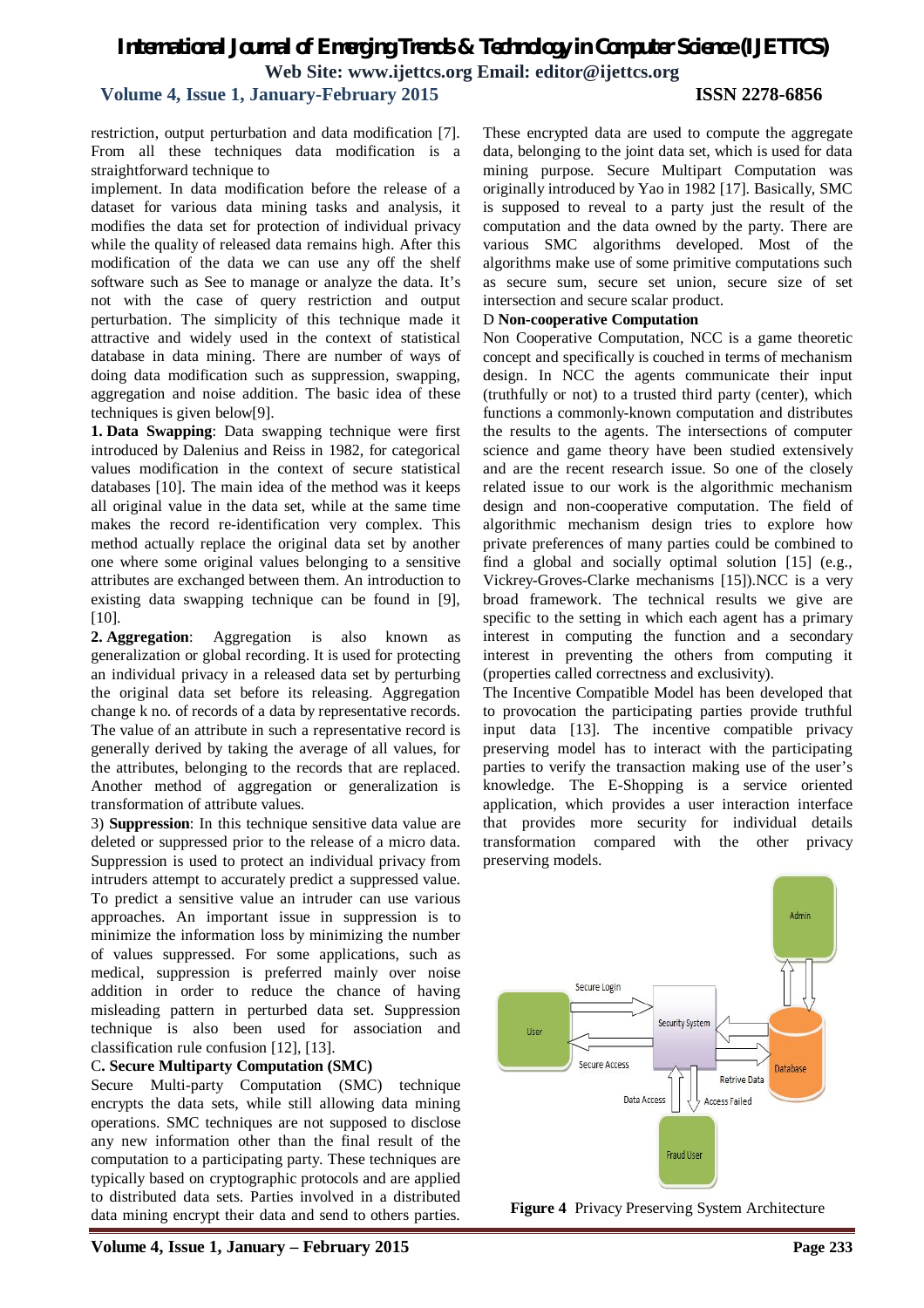## **Volume 4, Issue 1, January-February 2015 ISSN 2278-6856**

The figure 4 denotes the architecture of the privacy preserving system model. The architecture of a privacy preserving system gives the detailed explanation about the process of the security system in which it allows only the authorized person not others. Suppose, if any fraud user is trying to access the data security system will not allow the user and also the access will be denied for the particular user. Then the appropriate data are retrieved from the database according to the request given by the user.

### **Secure Code Computation Process**

**SCCP** is providing incentive compatible secret code question for the NCC Model. The computation process theorem consists of following steps:

**Step1**: Select two fields from customer details from bank database as input for secure code computation process.

**Step2**: Here first field is constant and another one field is other information of customer details. For example ( one field is username that is constant , another one field is other information like dob , accno , email id ,etc..).

**Step3**: Apply vertical partition on the first field data and attaching second field in the middle of partition data using Secure Sum Process technique.

### **Flowchart for Incentive Compatible System Model**

The Incentive compatible model is a web service model for online shopping, online shopping and many online applications. The figure 5 represents the flowchart for incentive compatible system model. The system is used to protect the user details in data sharing such as payment processing. This model is built using data mining techniques such as association rules, Horizontal partitioning of the table and Vertical partition of the data. The system considers a distributed database like bank database that is used to construct the incentive marking. The incentive data are used to check the user knowledge that is the processing user is correct person or not.



## **Fig 5** Flowchart for Incentive Compatible System Model **Methodology**

**Vertical partitioning** (Heterogeneous Distribution) of data implies that though different sites gather information about the same set of entities, they collect different feature sets.

#### **Horizontal Partitioning**

In Horizontal partitioning (Homogeneous Distribution), different sites collect the same set of information, but

about different entities. An example of that would be grocery shopping data collected by different supermarkets (also known as market-basket data in the data mining literature).

### **Java Mail API**:

The Java Mail API provides a platform-independent and protocol-independent framework to build mail and messaging applications. The Java Mail API provides a set of abstract classes defining objects that comprise a mail system. It is an optional package (standard extension) for reading, composing, and sending electronic messages.

Java Mail provides elements that are used to construct an interface to a messaging system, including system components and interfaces. While this specification does not define any specific implementation, Java Mail does include several classes that implement RFC822 and MIME Internet messaging standards. These classes are delivered as part of the Java Mail class package.

## **Following are some of the protocols supported in Java Mail API:**

- **SMTP:** Acronym for Simple Mail Transfer Protocol. It provides a mechanism to deliver email.
- **POP:** Acronym for Post Office Protocol. POP is the mechanism most people on the Internet use to get their mail. It defines support for a single mailbox for each user. RFC 1939 defines this protocol.
- **IMAP:** Acronym for Internet Message Access Protocol. It is an advanced protocol for receiving messages. It provides support for multiple mailbox for each user, in addition to, mailbox can be shared by multiple users. It is defined in RFC 2060.

## **SMPT server**

To send emails, you must have SMTP server that is responsible to send mails. You can use one of the following techniques to get the SMTP server.

•Install and use any SMTP server such as Postfix server (for Ubuntu), Apache James server (Java Apache Mail Enterprise Server)etc.

•Use the SMTP server provided by the host provider for eg: free SMTP provide by Jango SMTP site is relay.jangosmtp.net

•Use the SMTP Server provided by companies e.g. gmail, yahoo, etc.



**Fig 6** Protocol Implementations